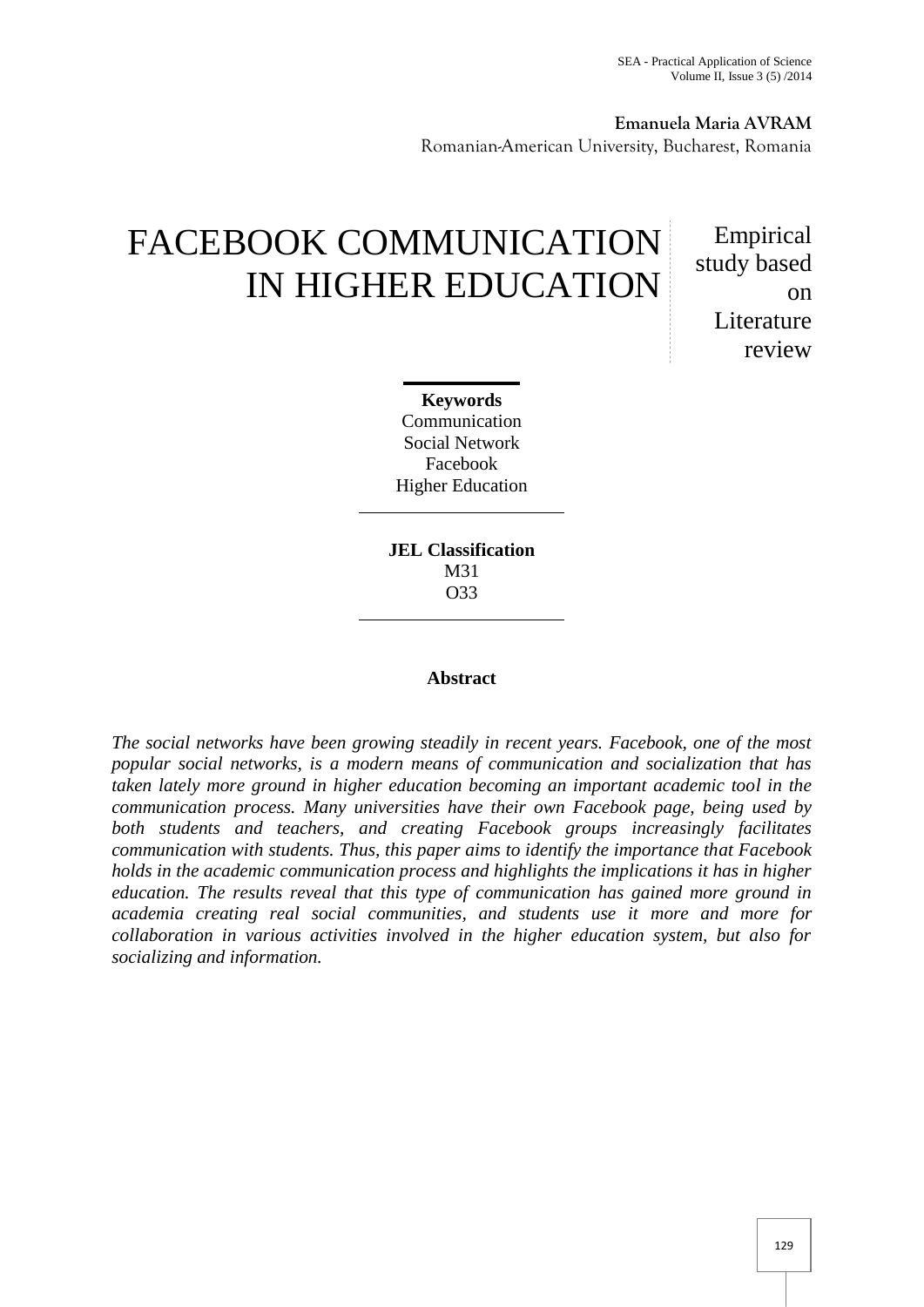# **Introduction**

Communication through social networks has been increasingly used in higher education in the last years, and Facebook has become an integrated part of the communication process (Lebel K., 2012) in the academic environment. This social network allows users to interact through pictures and other information referring to academic activities, exchange of ideas and messaging. Like other social sites, Facebook allows users to create their own profiles by providing certain personal information, and then to establish links with other users described as "friends" within the network as the provided profile information acts like some kind of transmitters of personal qualities. (Lampe, Ellison, Steinfield, 2007, p. 436). Moreover, Facebook is also a means of communication in the academic field, given that both the students and the academic staff have adopted it as a collaborative communication support. (Roblyer M.D. *et al.,* 2010) Based on the hypothesis that online communication leads to the development of a sense of community (Klein 2008, p.3), we have elaborated this research in two parts: the first part refers to the importance of Facebook communication in higher education whereas the second part identifies the implications of this social network in the academic environment. In the end, we have drawn the conclusions.

### **1. The importance of Facebook in academic communication**

Nowadays, modern technology represents the core element of the major societal transformations, and the relationship between technology development and social system functioning has lately become the centre of attention (Forkosh-Baruch A., Hershkovitz A., 2012) in all fields of activity, especially in higher education. Facebook is one of the most used social sites in this field, which offers users profile space (Joinson A.N., 2008) and represents a flexible socializing tool used not only for communicating, but also for posting different materials, information and pictures. (Klein, 2008, p. 3). Considering the fact that social networks lead to an increase in interactivity and communication efficiency between the organization and the target public, we can assert that it provides a direct communication channel and information and knowledge to those who are interested. (Curtisa, L., *et al.* 2010, Waters, E., et al, 2009) At the same time, social networks offer a series of opportunities for higher education institutions by making them more visible in the community but also on the market. In other words, universities make use of their social communication potential to benefit more from a very competitive environment. (Forkosh-Baruch A., Hershkovitz A., 2012, p. 59) Higher education institutions focus on the accessible social communication and interaction

media, the online social media becomes thus extremely important to them as it enables each user to post or delete information. (Oberer B., Erkollar A., 2012, p. 1888)

CASE in partnership with mStoner and Huron Education have conducted research in the social media activities of the education institutions, and have identified Facebook as the most used social media platform, followed by Twitter, LinkedIn and YouTube.(http://www.case.org/Samples\_Research \_and\_Tools/Benchmarking\_and\_Research/Surveys \_and\_Studies/Social\_Media\_Survey.html) The same operators have studied 1080 respondents in the US and other countries in 2013 who represented different types of education institutions. The results show that 90% of the participants in the study have said that Facebook is seen as the most popular social network, followed by Twitter (49%) and  $LinkedIn$  (31%).

(http://geniusrecruiter.com/2013/05/05/perceptions of-social-media-schools-and-students/)

Facebook keeps attracting new users because it provides both individuals and organizations with a personalized profile, many universities having thus created their own Facebook pages. Lampe, C., Ellison, N., Steinfield, C. A., (2007) have analysed the relationship between the elements of the user's Facebook profile, the number of friends and the ways to encourage contact with other users. In the academic environment, Facebook facilitates communication - students use it to achieve their education goals (Lampe, C. *et al.,* 2011, p. 331) – through image and material posts and the creation of Facebook groups, whose purpose is to use this online social tool as a discussion forum which allows interactive communication. (Kent M., 2013, p. 549) In addition to this, it must be pointed out that Facebook communication in higher education enables users to collaborate, to create study groups, to communicate efficiently with other students for finding answers to different education-related questions and obviously to debate taught subjects. (Lampe, C. *et al*., 2011, p. 334).

# **2. The implications of Facebook in higher education**

Online social media generates increasingly more influence in higher education. (Oberer B., Erkollar A., 2012, p. 1888) Many universities have redefined the learning process through online courses and supplying materials directly on the site. (Forkosh-Baruch A., Hershkovitz A., 2012, p. 59) Although some authors think online communication lacks emotional interaction in education (Downing, K. J. *et al.* 2007), this nevertheless influences students' retention and contributes to academic performance improvement. (Chou, C., Peng, H., Chang, C.-Y., 2010). Facebook has attracted many users among the teaching staff, trainers and especially pupils and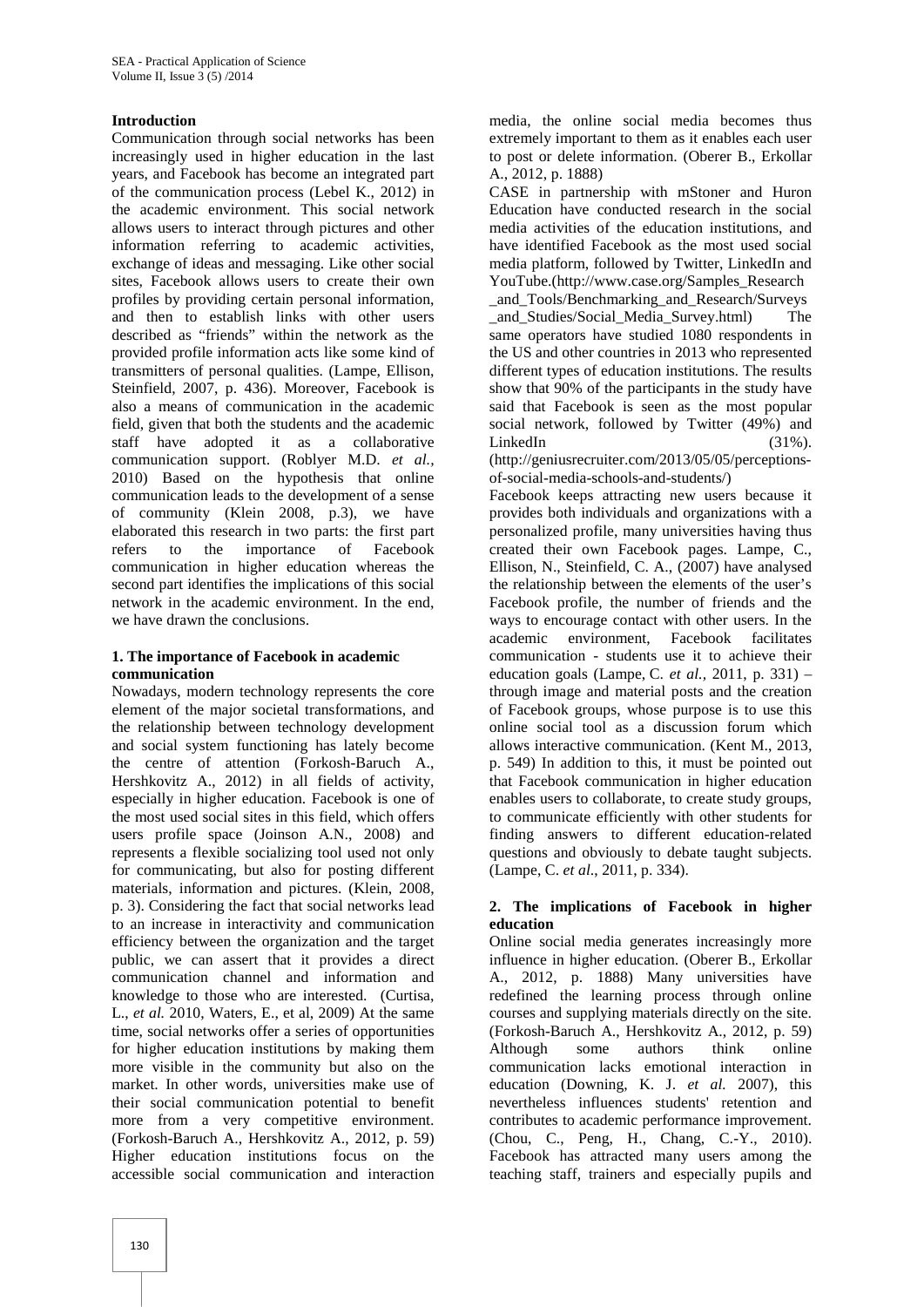students, and this has led to the emergence of learning activities on the online social media. (Forkosh-Baruch A., Hershkovitz A., 2012, p. 58) Students and teachers alike significantly incorporate Facebook in the educational process. (Bateman, D.,Willems, J., 2012) Kent M. (2013, p. 551) has identified that with the development of Facebook communication in higher education the number of posts made by students and teaching staff has greatly increased. Consequently, the author emphasized that one teaching staff post gets on average 2.6 student responses. Nonetheless, in the course of time these intervals have increased, and the author believes that on average there are 3.4 student responses to one teaching staff post. (Kent M., 2013, p. 551) Lampe, C., Ellison, N., Steinfield, C. A (2006, p. 167) have explained the difference between using Facebook for socializing on the one hand, and for searching information and interacting for self-expressing actions, thoughts and interests in the affiliated community on the other hand. Falahah, Rosmala D., (2012, p. 160) have identified a series of elements which are the basis of Facebook communication in higher education: allocating activities to students, creating advertisements, sending important data and work schedules, posting and updating materials as well as using it for entertainment. Furthermore, Lampe, C. *et al.* (2011) explain the way in which students use Facebook to get involved in different collaborative activities demanded by the academic staff. Given that it facilitates communication, Facebook provides satisfaction to its users, especially in the academic environment. Joinson A.N., (2008) has investigated the usage of Facebook as a social network and the link to the satisfaction it generates to those who use it. Lampe, C. *et al.*(2011) have identified the existence of a positive relationship between students' satisfaction regarding higher education and using Facebook for collaboration, because this social network provides a lot of information about the other persons registered as "friends". Moreover, the authors have found out that teaching staff profiles have a positive influence on students, because they use this social network to collaborate, and they also become more motivated. Lam L., (2012, p. 378) identifies a series of specific variables of Facebook usage in higher education such as a motivation boost for learning due to the benefits of this social network, interaction, direct communication, social relationships and active participation. He concludes that "*inter-relating, communicating, socializing and participating greatly influence students' motivation to learn*". Begiri G., (2014) considers that the usage of social networks in the academic environment has grown very much in the last years. That is why higher education institutions rely more and more on social networks. Facebook, YouTube and Twitter are the most accessed social networks

in the academic environment, in 2014, as figure no. 1 shows.

If we analyse the figure, we can see that Facebook is the favourite social network in the academic environment with 84%, followed by YouTube with 54%, Twitter with 36% and LinkedIn with 32%. At the same time, 21% of the people from the academic environment prefer Internet forums for communicating whereas 18% like communicating through instant messages which have appeared on the university's site.

As regards the usage of social networks in higher education in 2013, universities in the UK are on top of the user charts based on the number of Facebook Likes, Twitter Followers and YouTube subscribers, as table no. 1.1. indicates:

Consequently, Oxford University holds the record with 1,109,699 Facebook likes in 2013; Twitter followers, 15,694 YouTube subscribers and 25,595 students who use these social networks. It is followed by the University of Cambridge with a total of 504,342 Facebook likes in 2013; 69,904 Twitter followers, 26,179 YouTube subscribers and 19,945 students who use these social networks. Regarding the number of Facebook likes, the third place goes to the University of Salford with 110,970 likes in 2013 and 21,755 students who use social networks and Oxford Brookes University with 73,372 likes and 18,425 students who use social networks. It can be also noticed that the University of Birmingham has the most students who use social networks, i.e. 31,070, and 47,768 Facebook likes in 2013. Next in line is Coventry University with 31,045 students who use social networks and 50,030 Facebook likes.

In Romania most of the universities have Facebook pages. This eases communication with current and potential students, and informs about the higher education institution and different events. In addition to this, it gives the chance to see reviews of the respective faculty. Many Romanian universities offer students free Wi-Fi Internet connection, and this also fevers the usage and access of Facebook in this field, especially through the smartphones and tablets students own. As a result, access to information is facilitated and this contributes to an increase in students' satisfaction and learning motivation.

# **Conclusions:**

In the last years Facebook has become an online communication tool increasingly used in the academic environment. This social network favours communication between students and academic staff as it allows posting materials and information, feedback and interactive communication, and it turns also into a direct communication environment. Many universities have Facebook pages and this contributes to student attraction and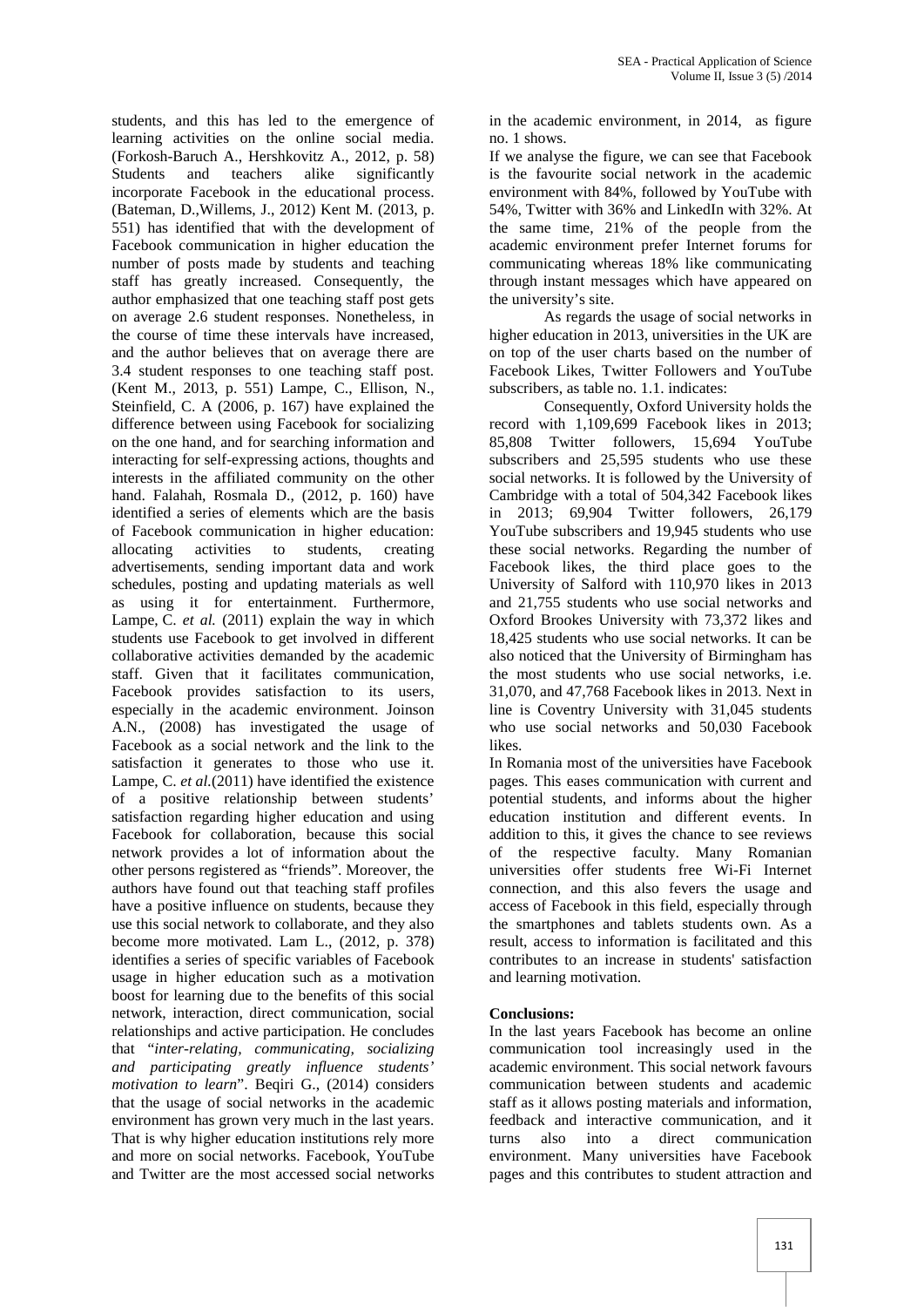retention as Facebook supports motivating them regarding the educational process and it also leads to satisfaction by facilitating communication. At the same time, using Facebook in higher education creates the starting point for adequate socializing and informing atmosphere, and this is how the members of the academic community get to know better each other. Facebook will increase more in the next years in higher education, and will become the most popular social network.

#### **Acknowledgments:**

"This research paper has benefited from financial support through the project "Routes of academic excellence in doctoral and post-doctoral research – READ" which was co-funded by the European Social Fund through the 2007-2013 Operational Programme 'Human Resources Development', contract no. POSDRU/159/1.5/S/137926**."**

### **Reference list**

- [1] Bateman, D.,Willems, J. (2012). Facing off: Facebook and higher education.In L. A. Wankel and C.Wankel (Eds.).*Misbehavior Online in Higher Education: Cutting-edge, Technologies in Higher Education*, Vol. 5, pp. 53-79.
- [2] Beqiri G., (2014). The Impact of Social Media on Higher Education in Kosovo: The Student's Perspective. *Academic Journal of Interdisciplinary Studies*, vol. 3, no.2, pp. 155- 163.
- [3] Chou, C., Peng, H., Chang, C.-Y. (2010). The technical framework of interactive functions for course-management systems: Students; perceptions, uses, and evaluations. *Computers & Education*, 55(3), pp. 1004-1017.
- [4]Curtisa, L., Edwardsa, C., Frasera, K. L., Gudelskya, S., Holmquista, J., Thorntona, K., & Sweetser, K. D. (2010). Adoption of social media for public relations by nonprofit organizations.*Public Relations Review*, 36(1), pp. 90–92.
- [5]Downing, K. J., Lam, T. F., Kwong, T., Downing, W. K., & Chan, S. W. (2007).Creating interaction in online learning: a case study.*Research in Learning Technology*, 15(3), pp. 201-215.
- [6]Falahah, Rosmala D., (2012). Study of Social Networking Usage in Higher Education Environment.*Procedia - Social and Behavioral Sciences*, 67, pp. 156 – 166.
- [7]Forkosh-Baruch A., Hershkovitz A., (2012). A case study of Israeli higher-education institutes sharing scholarly information with the community via social networks. *Internet and Higher Education*, 15, pp.58–68.
- [8]Joinson A.N., (2008). Looking at.', .'Looking up.' or .'Keeping up with.'People?Motives and Uses of Facebook.*Proceedings · Online Social*

*Networks,* April 5-10, Florence, Italy, pp. 1027- 1036.

- [9]Kent M., (2013). Changing the Conversation: Facebook as a Venue for Online Class Discussion in Higher Education. MERLOT *Journal of Online Learning and Teaching*, Vol. 9, No. 4, pp. 546-565.
- [10]Klein, J. (2008). Social networking for the K- 12 set. *Learning & Leading with Technology*, 12(5), pp. 1−5.
- [11] Lam L., (2012). An Innovative Research on the usage of Facebook in the Higher Education context of Hong Kong.*The Electronic Journal of e-Learning* Volume 10 Issue 4, pp. 377 – 386.
- [12]Lampe, C., Ellison, N., Steinfield, C. A (2006). Facebook in the Crowd: Social Searching vs. Social Browsing*. CSCW '06 Proceedings of the 2006 20th anniversary conference on Computer supported cooperative work*, New York, NY, USA, ISBN:1-59593-249-6 pp. 167 – 170.
- [13]Lampe, C., Ellison, N., Steinfield, C. A., (2007). Familiar Facebook: Profile Elements as Signals in an Online Social Network. *Proceedings Online Representation of Self*, 3, San Jose, CA, USA, pp. 435-444.
- [14]Lampe, C., Wohn, D.Y., Vitak, J., Ellison, N., Wash, R,(2011). Student use of Facebookfor organizing collaborative classroom activities. *Computer Supported Collaborative Learning*, vol. 6, pp. 329-347.
- [15]Lebel K., (2012). Facing-Off in the Sport Management Classroom: Using Facebook as an educational tool. *Teaching Innovation Projects*, Vol. 2, Iss. 2, no.2, pp. 1-11.
- [16]Oberer B., Erkollar A., (2012). Social media integration in higher education.cross-course google plus integration shown in the exemple of a master's degree course in management. *Procedia - Social and Behavioral Sciences* 47 ( 2012 ), pp.1888 – 1893.
- [17]Roblyer M.D., McDaniel M., Webb M., Herman J., Witty J.V., (2010). Findings o Facebook in higher education: A comparison of college faculty and student uses and perceptions of social networking sites. *Internet and Higher Education*, 13 (2010), pp. 134–140.
- [19]Waters, E., Burnett, A., Lamm, & Lucas, J. (2009). Engaging stakeholders through social networking: How nonprofit organizations are using Facebook. *Public Relations Review*, 35, pp. 102–106.
- [20]http://geniusrecruiter.com/2014/09/30/factorsin-international-student-decision making/#more-2500
- [21]http://geniusrecruiter.com/2013/10/31/top social-media-universities-2013/
- [22]http://www.case.org/Samples\_Research\_and\_T ools/Benchmarking\_and\_Research/Surveys\_an d\_Studies/Social\_Media\_Survey.html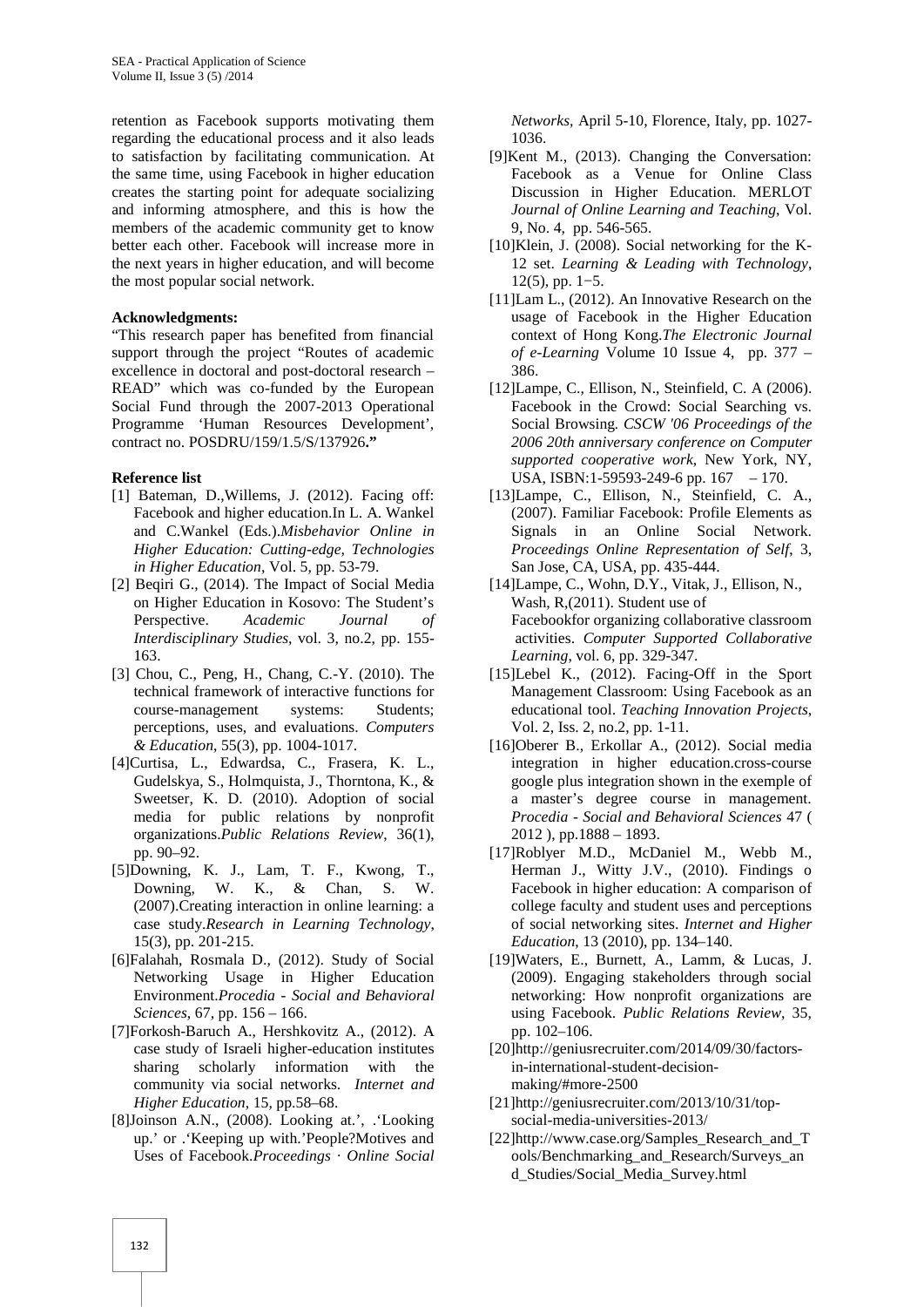[23]http://geniusrecruiter.com/2013/05/05/percepti ons-of-social-media-schools-and-students/